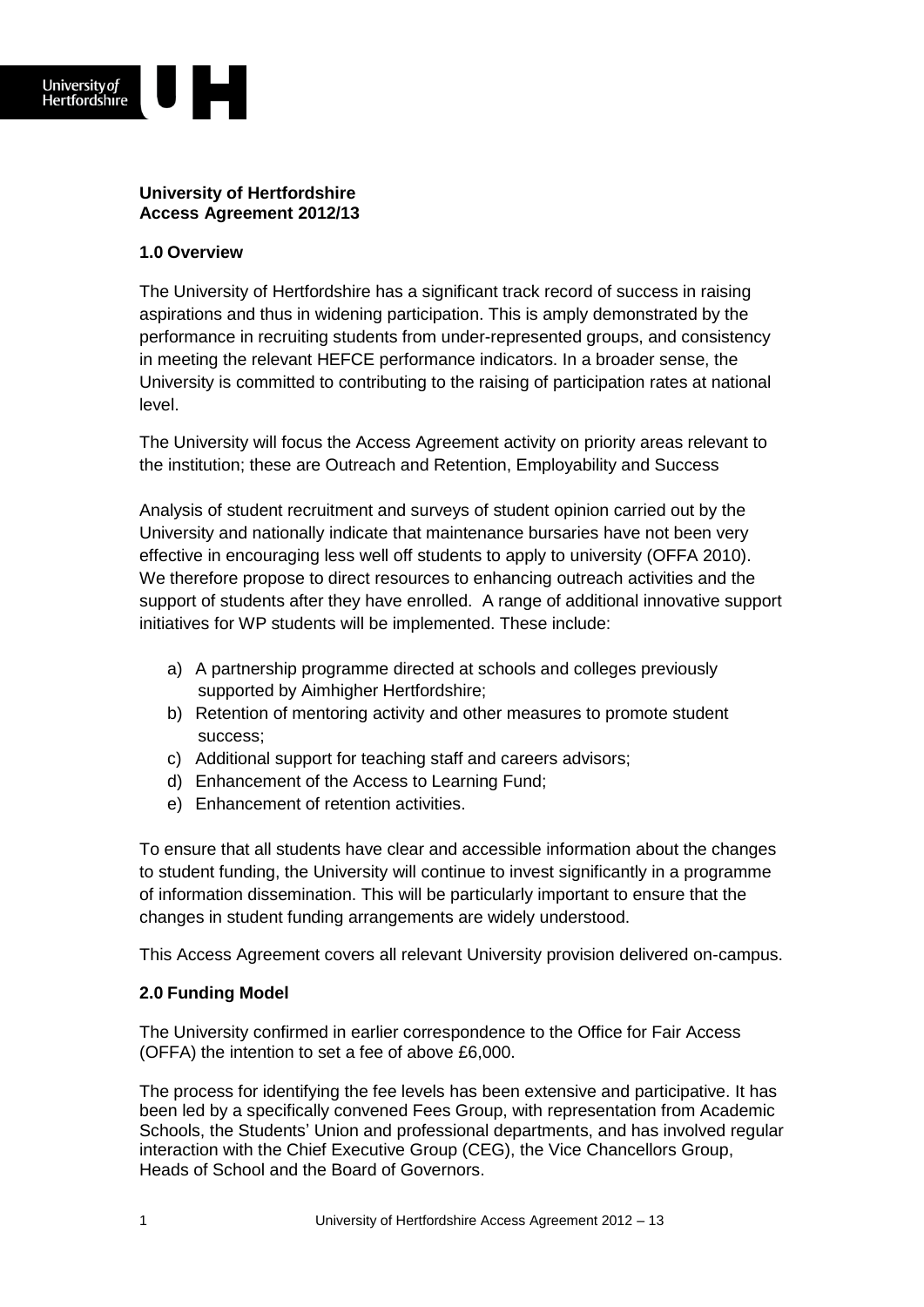Research was carried out internally and externally to aid the decision making process. Much of this research will continue as a longitudinal study on the impact of the fee level and the additional measures outlined within the Access Agreement.

The final position has been determined against a set of clear principles relating to financial sustainability and the need for continued investment in facilities for students. The foremost principle has been set against the determination to present a fair and transparent offer to potential University of Hertfordshire students, concurrent with the values and purpose of the University.

### 2.1 Fee Limits and Fee Income

The proposed fee levels for new entrants in 2012 are split into four bands with the average being in the region of £7,500. The lowest fee, £5,800 is for the provision offered through a consortium with the four Further Education Colleges within Hertfordshire plus Barnet College.

The fee for each individual university based programme has been determined in discussion with Deans and Heads of Schools and falls into one of three fee bands. The value of these bands is £7,400, £7,800 and £8,500 respectively. The majority of the provision is in the lower two bands.

For 2012-13 the estimated number of students in each fee band is as follows: 600 will be charged £5800; 593 will be charged £7400; 2725 will be charged £7800 and 243 will be charged £8500

In subsequent years, continuing students will pay a figure increased only in accordance with DfBIS regulations for index-linking.

#### 2.2 Expenditure on additional access measures

The University has a good track record of ensuring widening participation and strives to continually increase retention. A significant level of investment, leveling out at over 19% by 2015-16 of fee income above the basic will be used to resource additional widening participation outreach and retention activity. This relates to £3.6million expenditure, including £1.6million on direct outreach and retention activities and £2 million on NSP, fee waivers and scholarships.

## **3.0 Additional Access Measures**

The University's Student Experience Strategy guides everything we do. All members of the University have a role to play and a responsibility for the strategy. The relationship between student retention and the student experience is such that a positive experience and high levels of student satisfaction should be evident in excellent student retention.

## 3.1 Outreach

As a result of the University's widening participation strategy, the number of students recruited from our target groups has met or exceeded our benchmarks. However, the ending of the Aimhigher funding could have resulted in a significant reduction in outreach activity. The University has shown its commitment to this vital work by investing £250,000 more in 2011 to ensure students who would benefit the most from a higher education would be supported, regardless of their background. This additional investment will be continued in 2012 and subsequent years.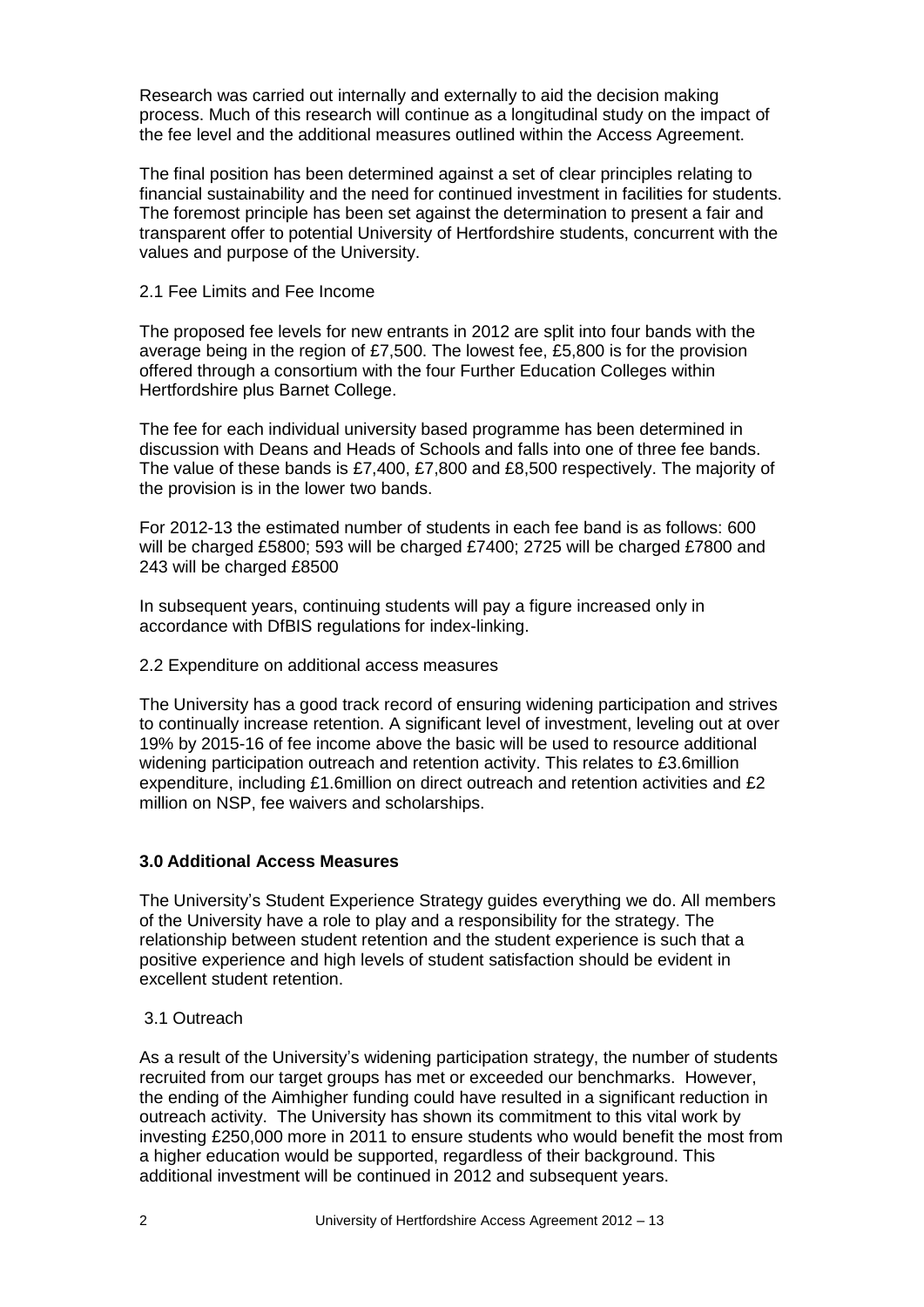In keeping with previous Access Agreements, this outreach work will also be targeted to areas of under-participation and to those students who will benefit most from such activities.

The University's recognises the significant advantages of collaborative work and intends to do this in the following ways:

- a) Retain and strengthen the close links with the 14-19 Strategic Area Partnership Groups in Hertfordshire. This includes joint projects and targeted activity;
- b) The University's involvement in programmes for Gifted & Talented students will be enhanced and where possible delivered in partnership with Excellence East and Hertfordshire County Council;
- c) Maintain the consortium arrangements with local FE Colleges as a core element of the widening participation work;
- d) Maintain the innovative partnership agreement with Hertfordshire County Council, which will be to the benefit of learners across the county;
- e) Work closely with key national and local organisations, for example, SETPOINT Hertfordshire, IET, Specialist Schools and Academies Trust.
- f) Collaborate where appropriate with other Universities in the East of England (See Annex 1)

A number of strategic partnerships and support will also be maintained. These include:

- a) The establishment of the groundbreaking Hertfordshire WP partnership programme (Ladders of Opportunity). This includes many of the former Aimhigher schools who decided to enter a formal partnership to support their learner progress into higher education;
- b) The Sponsorship of both 'old' and 'new' type academy schools. Including the sponsorship of Francis Combe Academy, a school within a low participation area which has benefited greatly from an enhanced level of support from the University.
- c) The potential University Technical College located in Hertfordshire and led by the University. This would provide high level technical education and support the needs of the regional economy;
- d) Support for a University Technical College in Central Bedfordshire, in partnership with Cambridge University;
- e) Partnership with key consortiums of schools such as the BEST partnership
- f) Partner in the establishment of a new primary school (Hatfield Community Free School) focusing on social mobility and educational achievement;
- g) Enter into formal Trusts with schools to help build sustainable links and progression routes. This has already been successfully done with schools in Harpenden and Welwyn Garden City.

Within the partnership frameworks, we also engage directly with pupils to provide them with experience of the University environment, to make HE more accessible and to dispel negative perceptions, particularly in areas where there is a tradition of low participation in HE.

The provision of accessible, timely and co-ordinated information about all aspects of HE remains vital to our success and the University will further enhance the raft of communication activities aimed at young people, their parents/carers and teachers. This will include the creation of an accredited masters level course designed for teachers and school careers advisors on progression education.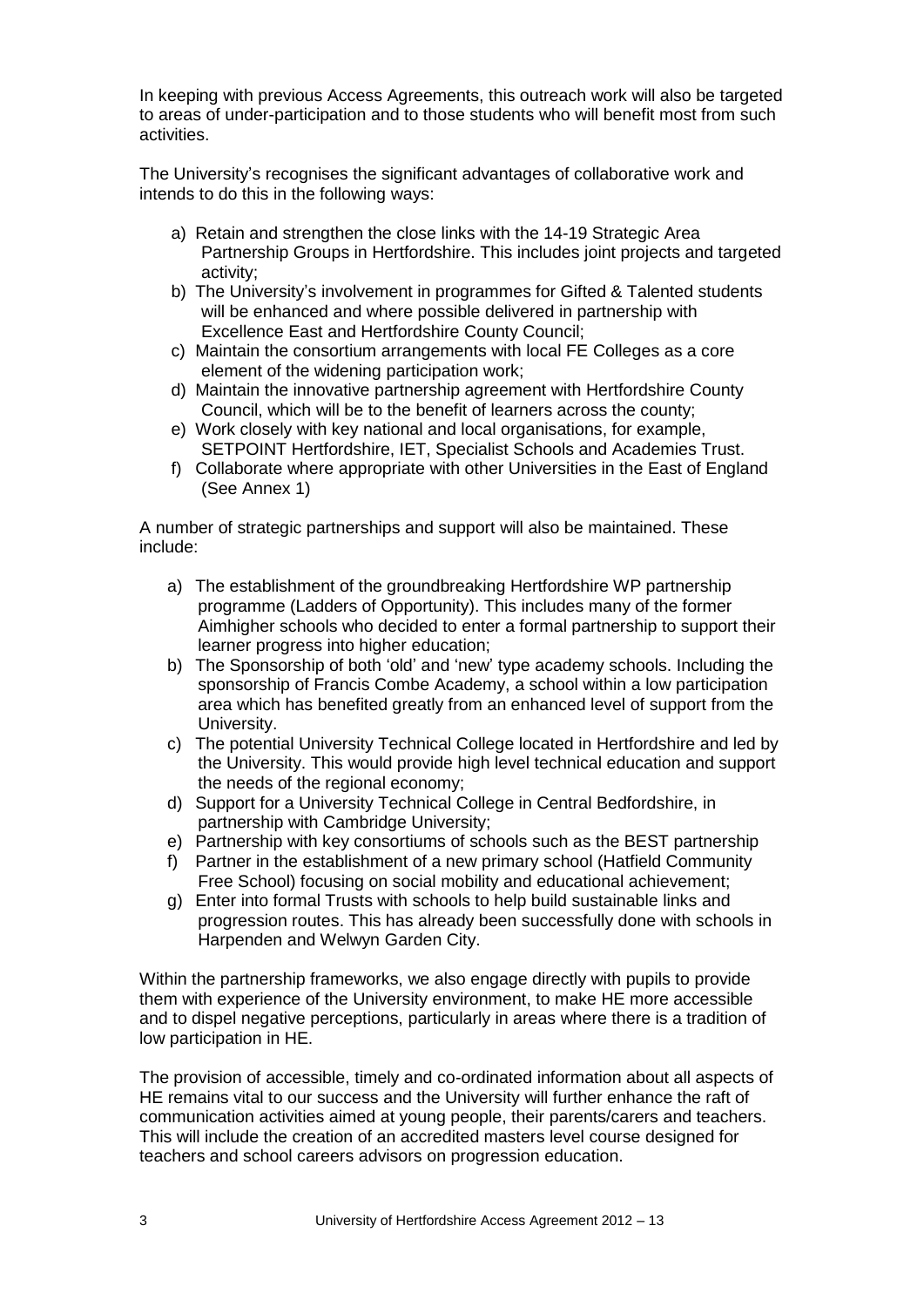The University was the lead organisation in the Aimhigher programme for Hertfordshire working in partnership with Connexions, the LA, schools and colleges. The University conducted a review of this activity in 2011 to ensure the most successful elements were sustainable beyond the funding period. The review included independent work carried out by York Consulting and the University's School of Education. The data collected from pupils, teachers, partners and other stakeholders has informed the programme of outreach work offered by the University.

The University will continue much of its established programme of support for schools and colleges designed to reach out to groups who might otherwise have been excluded from a university career. Specifically, this includes:

- a) Regular briefings for school/college staff to ensure an understanding of current HE developments (examples include student finance, the UCAS tariff, value of key skills, writing references).
- b) An extensive Gifted and Talented programme
- c) Academic support for specific qualifications, for example, the extended project qualification.
- d) Liaison and progression activity with four Consortium Colleges to foster links and support for students' progression to higher education from further education.
- e) Development of a range of courses provided additional skills support for those who need it prior to their HE studies.
- f) Wide-ranging support for careers activities in schools and colleges.
- g) Vocational and Further Education Routes to Higher Education, including work-based learning opportunities and routes for Apprentices
- h) A range of talks for years 10 to 13 regarding university. These include 'Getting into University' – usually year 11 or 12, 'Admission Tutors' Views' about personal statements, 'Finance' – year 12 or 13, 'The Student Experience' – year 11 or 12, 'Surviving with a child at university' – aimed at parents.
- i) University days for year 9 pupils where they work with students on the University campus to explore aspects of going to university.
- j) Routine deployment of 'Student Ambassadors' and 'Student Mentors' to work with pupils at schools with low participation rates.
- k) School visits to the University by years 9, 10, 11 and 12.
- l) Summer schools and subject masterclasses e.g. 'Arts Award'– particularly targeted at under-represented groups.
- m) An extensive, sector leading, provision of mentoring and coaching activity.

## 3.2 Retention, Employability and Success

The University has been successful in attracting students from a diverse range of backgrounds. We also recognise that students from widening participation groups often require additional support to ensure retention, employability and success. We have therefore identified this area as an important element of our Access Agreement.

We will ensure that students have a clear sense of identity and engagement with their programme of study and support for their transition into the University through:

- a) A carefully planned and supportive induction period;
- b) Focus on generic study skills
- c) Enhanced interaction at Level 4 with academic staff;
- d) Early feedback on work and provision of advice for academic success.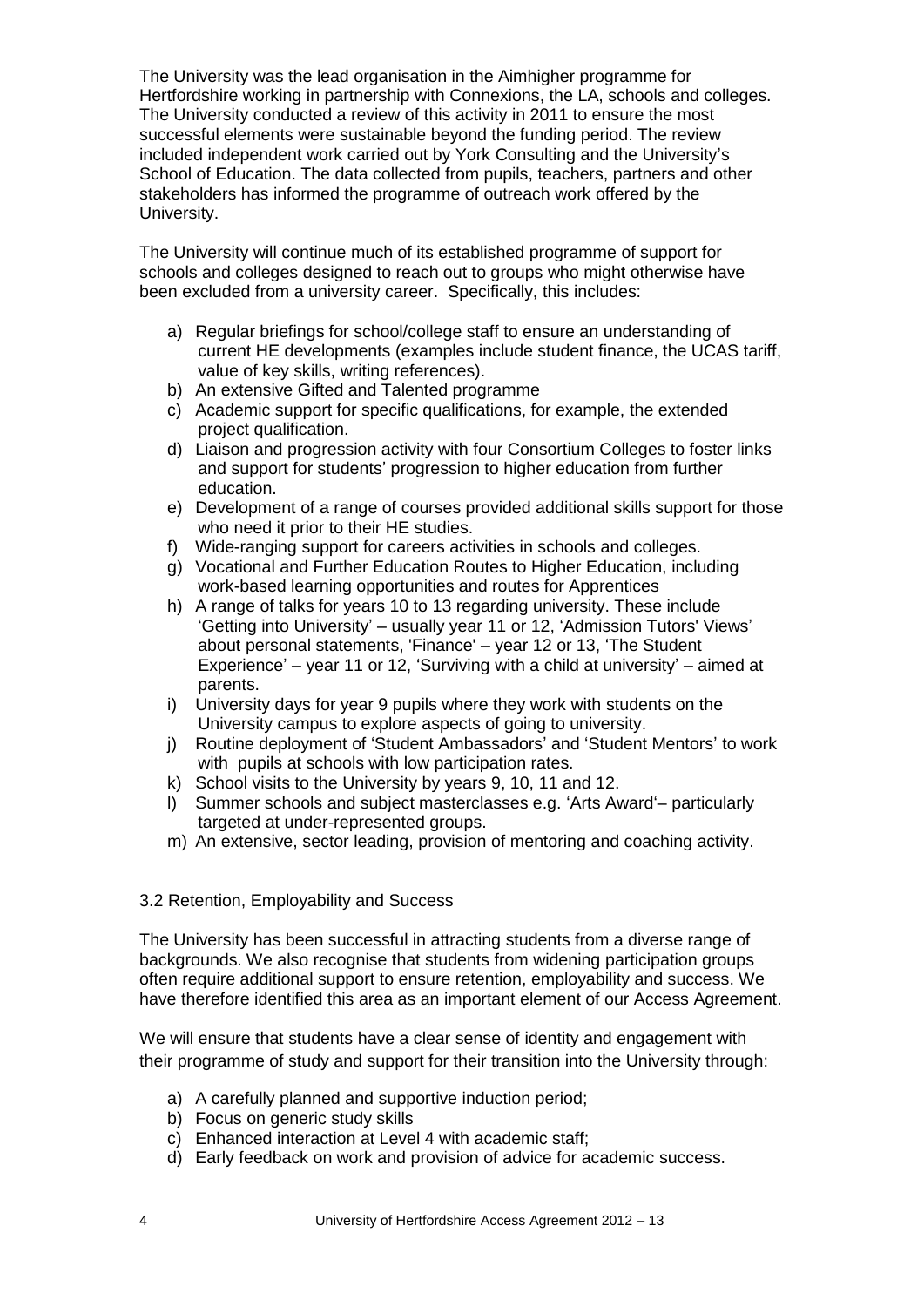e) Monitoring engagement and attendance as a tool to identify issues students may have that may affect their ability to succeed

The University will also focus on the following areas:

- 1. Raising retention awareness among all staff;
- 2. Promoting and sharing good practice within the University in relation to student retention;
- 3. Supporting, monitoring and informing the retention, progression and achievement performance of the University, its Schools, programmes and subjects:
- 4. Identifying and removing obstacles to retention, progression and achievement;
- 5. Evaluation of the impact of the Student Retention activity.

The University will actively participate in the HEFCE initiative 'back on course' providing support to students who have withdrawn from the University.

Employability is a central element of the University's strategy and this will continue to be embedded within our programmes of study. Significant resources will be made available to ensure students have access to careers guidance, employment, placements and internship opportunities.

The University has taken the strategic decision, recognising the significant impact this has on the learning and employability opportunities for students, to waive placement year tuition fees including a year abroad.

### **4.0 Financial Support for Students**

The University has offered a generous package of financial support including bursaries to student from lower socioeconomic backgrounds in the past. This support will be replaced by the measures outlined within this Access Agreement including the higher than average National Scholarship Programme allocation.

As a part of the research to devise this agreement, current students and alumni were consulted on the most appropriate level and type of support within the National Scholarship Programme. These student views have informed the package of support being proposed.

#### 4.1 National Scholarship Programme (NSP)

The following are the proposed UH NSP measures.

The University has been allocated 248 scholarships worth £744,000 (£3000 per student), the University intends to match fund these scholarships in years 2 and 3 of the student's programme.

The University NSP will be targeted at eligible UK students on programmes charging fees above £6,000 (excluding programmes with fees not covered by this Access Agreement; for example foundation degrees) and who fall into one or more of the following groups:

- 1. Are identified to be in the lowest HE participation quintile 1\* and with a household income of £25,000 or less
- 2. In receipt of incapacity benefit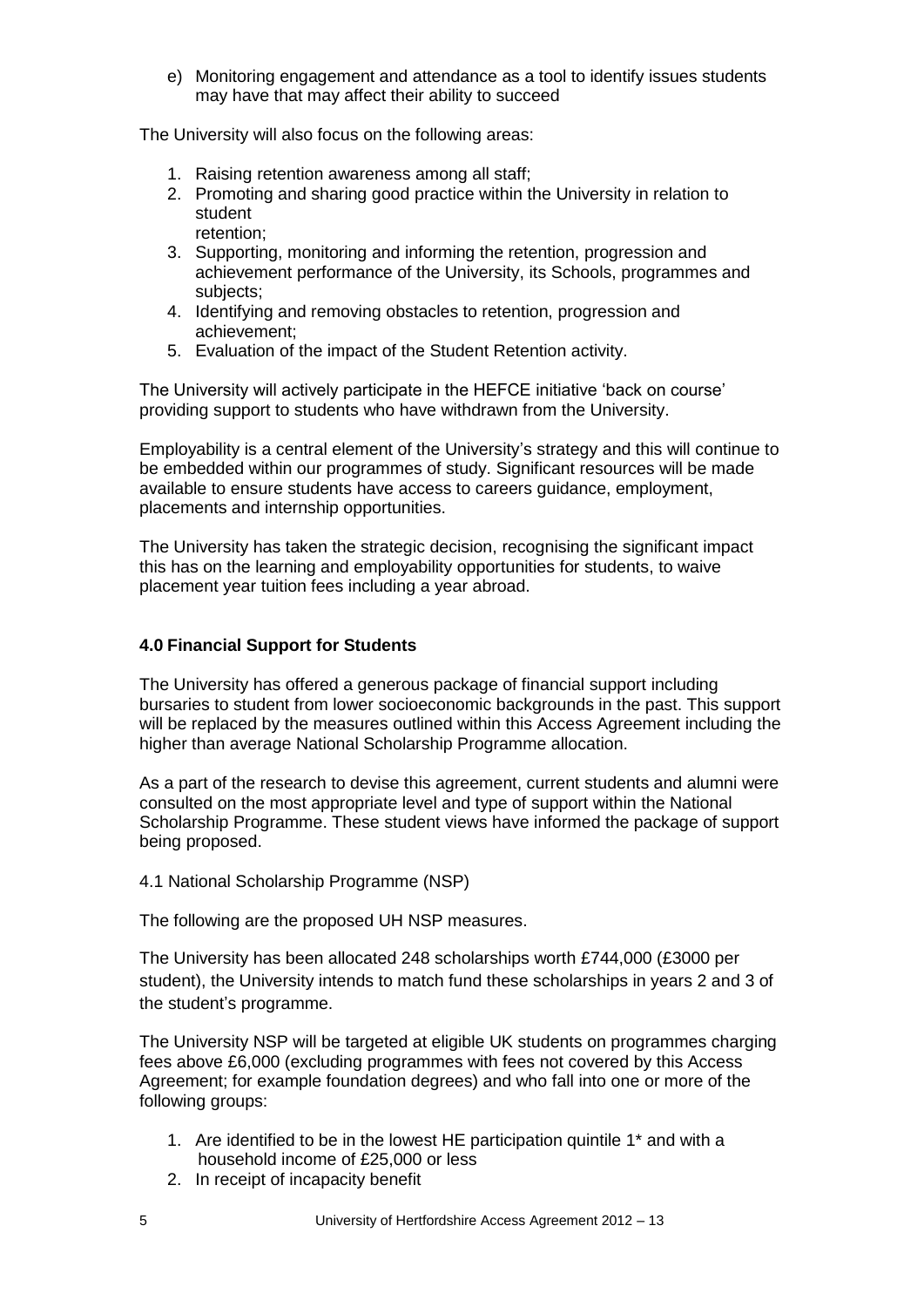3. Identified as a Looked After Child (Using the statutory definition)

\*Applicants will be given support to identify which quintile their postcode is located.

The Scholarship will be awarded to part-time students on a pro rata basis

The NSP at Hertfordshire will be allocated in the following way:

Year 1

- 1. £1,000 voucher payment towards University provided accommodation or a laptop (3 year full warranty), software and printer from a designated supplier
- 2. £100 book voucher or similar eg course materials
- 3. Fresher's pass and/or clubs and society membership up to the value of £100
- 4. Access to a final year mentor (value  $£300$ )<sup>1</sup>
- 5. £500 voucher to support subsistence eg travel
- 6. £1,000 tuition fee waiver

 $NB<sup>1</sup>$  Students will be able to opt-out of the mentoring programme and will be able to select an appropriate alternative to aid their educational experience.

Year 2 students who were awarded an NSP scholarship in their first year of study and maintained a 2:1 average performance in the previous year:

- 1. £500 cash contribution towards living costs
- 2. £500 voucher to support subsistence eg travel
- 3. £ 200 book voucher or similar eg course materials
- 4. Access to a final year mentor (value £300)

Year 3 students<sup>2</sup> - to students who were awarded an NSP scholarship in their first year of study and maintained a 2:1 average performance in the previous year:

- 1. £500 cash contribution towards living costs
- 2. £500 voucher to support subsistence eg travel
- 3. £ 200 book voucher or similar eg course materials
- 4. Access to a final year mentor (value £300)

NB<sup>2</sup> This will apply to year 3 of study and is not awarded during the placement/study abroad year.

Any funds not allocated because insufficient students obtain a 2:1 average will be used to create extra scholarships in year 1.

## 4.2 UH Scholarships

The University defines scholarships to be a sum of money made available to students achieving high academic standards. A student may be in receipt of a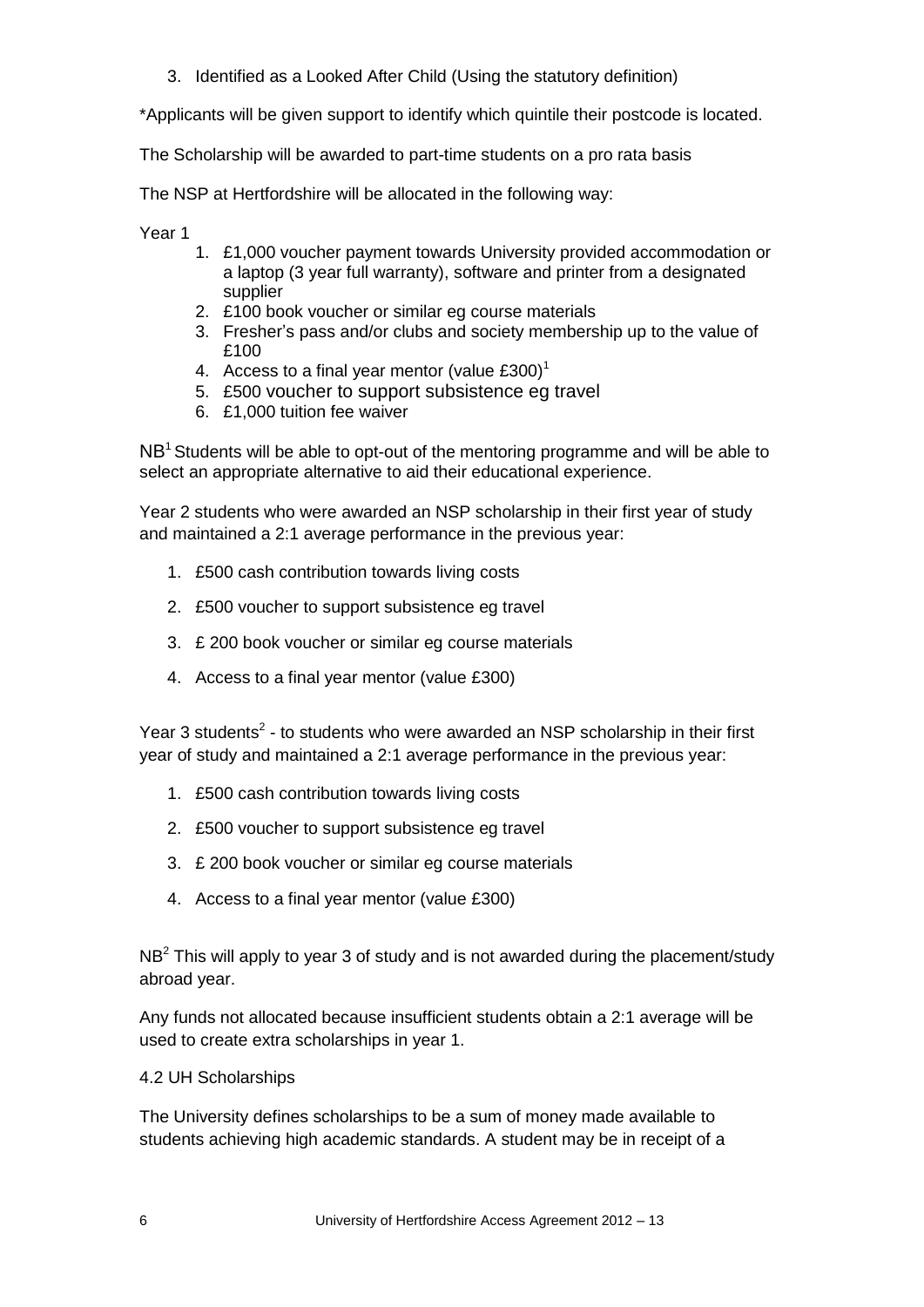government bursary/maintenance grant or NSP and a University scholarship; they are not mutually exclusive.

The main corporate scholarship will be the Chancellor's (Gifted & Talented) Scholarship: this scholarship is worth £3,000 per year for the duration of the students' study, (excluding placement/study abroad year). Eligible students are those that have been identified by their school as 'gifted and talented' and expected to achieve 360 UCAS points or more. Students have to apply and up to 60 of these scholarships are awarded each year. 30 of these scholarships will be restricted to students from under-represented groups.

# 4.3 Access to Learning Fund

The University will enhance the HEFCE Access to Learning Fund to maintain the 2009/10 level to support further those students most at financial risk and to aid retention.

# **5.0 Targets and milestones**

5.1 Widening Participation

HEFCE has well established performance indicators for widening participation. To date, the University has been very successful in exceeding or coming close to the HEFCE location-adjusted benchmarks for widening participation. This is demonstrated by the most recently published figures (2009/10) which are reproduced below:

# Participation of under-represented group in HE

(HESA Performance Indicators Table T1b)

Young full-time undergraduate entrants:

from state schools or colleges : from group 97.4%, location adjusted benchmark 94.9%

from NS-SEC (social) classes 4, 5, 6 & 7 : from group 39.5%, location adjusted benchmark 36.5%

from low participation neighbourhoods (based on POLAR2 method) from group 8.2%, location adjusted benchmark 9.3%.

In terms of milestones, the University will maintain the levels outlined above.

5.2 Retention, Employability and Success

A. HEFCE has well established performance indicators for non continuation. To date, the University has been very successful in exceeding or coming close to the HEFCE location-adjusted benchmarks for non continuation. This is demonstrated by the most recently published figures (2008/09) which are reproduced below:

For Full time – First Degree entrants: non-continuation of students who entered in 2008-09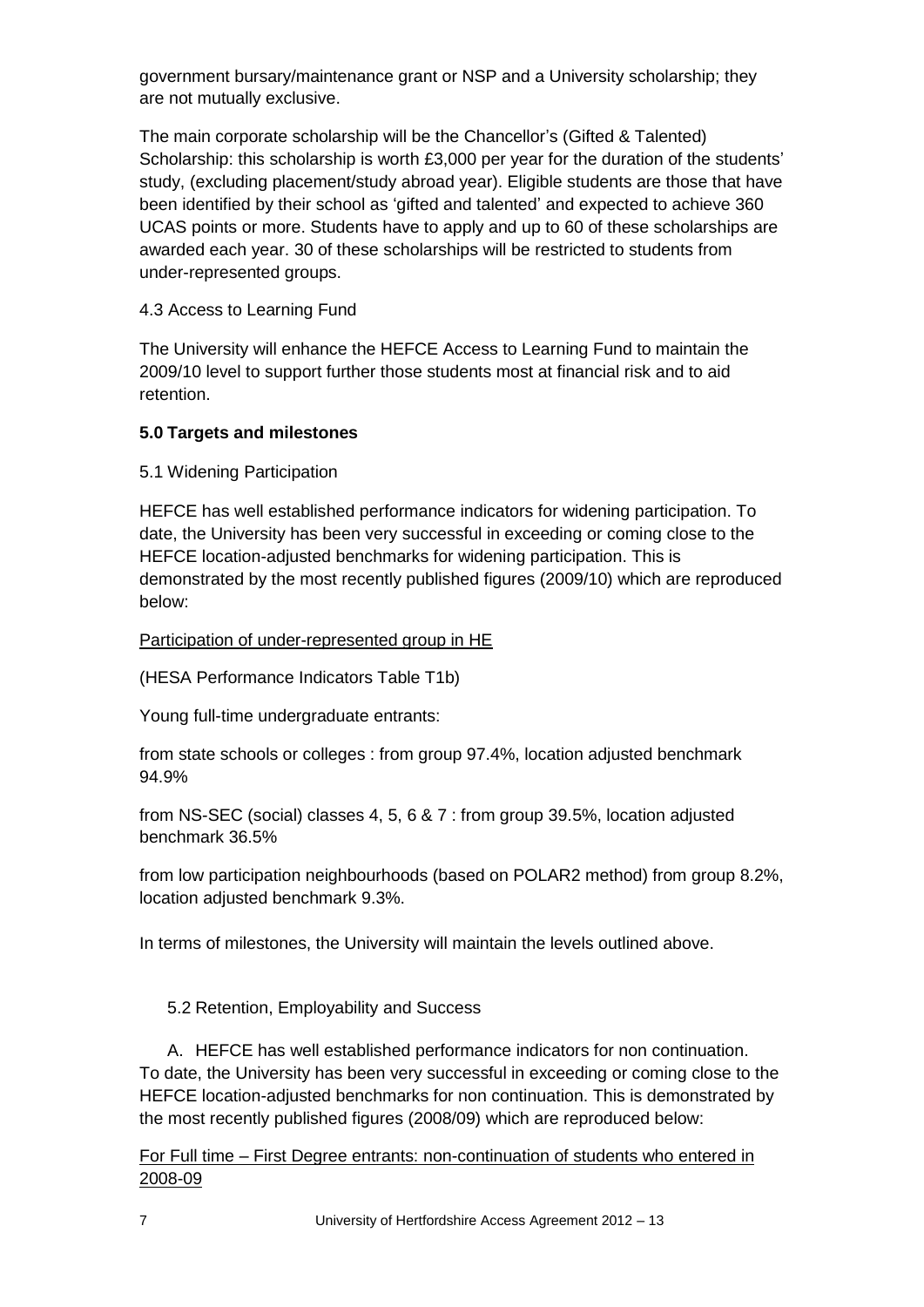(HESA Performance Indicators Table T3a)

Percentage not in HE: Young entrants 5.4% Benchmark 8.7%

Percentage not in HE: Mature Entrants 11.5% Benchmark 12.7%

Percentage not in HE: All Entrants 6.9% Benchmark 9.6%

In terms of milestones, the University will maintain the levels outlined above.

B. HEFCE has well established performance indicators for employability. The most recently published figures (2008/09) are reproduced below:

## Leavers obtaining first degrees from full-time courses

(HESA Performance Indicators Table E1a)

Employment Indicator (including further study): 86.8% Benchmark 87.3%

In terms of milestones, the University will maintain the levels outlined above.

In addition, the University will, on a timely and regular basis, collate and disseminate transparent and robust data (both qualitative and quantitative) on students prior to entry, and on the retention, progression and achievement of students at University, School and programme level, that are amenable to analysis by gender, race, age, disability, social background, pre-entry qualifications, and familial experience of HE.

## **6.0 Monitoring and evaluation**

Accountability for the monitoring and evaluation of the Access Agreement will be divided into two areas of responsibility:

- Outreach The Head of UK Recruitment and Access/Director of Education Liaison; Reporting to the Recruitment and Admissions Policy Committee (RAPC)
- Retention, Employability and Success Pro Vice-Chancellor for Student Experience and Pro Vice-Chancellor for Enterprise; Reporting to the Student Educational Experience Committee (SEEC)

Regular interim reports will be submitted for consideration by the Chief Executive's Group chaired by the Vice-Chancellor (comprising the Deputy Vice-Chancellor, Pro Vice-Chancellors, Deans of Faculty and Directors of the Professional Services), and the Board of Governors.

An annual report, led by the Academic Registrar, on the performance of the Access Agreement will be submitted to the Chief Executive's Group for consideration

The report will set out the University's performance against the HEFCE location adjusted benchmarks, will review the impact of fee bands and bursaries, and will evaluate the University's performance in the activities outlined within the Access Agreement. The Group will agree actions to be taken including changes to the activities.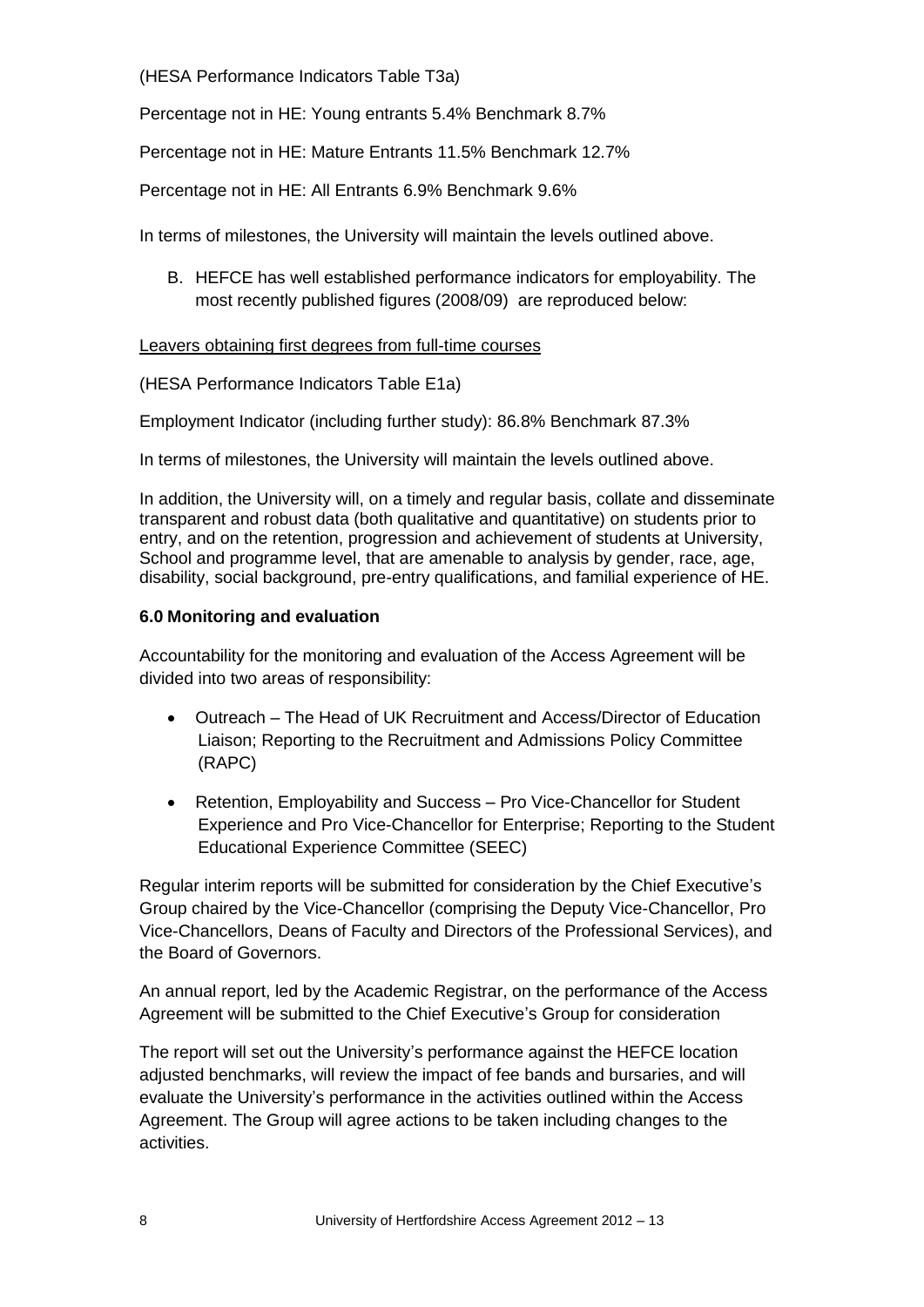The report will also be considered and approved at a full meeting of the Governing Body.

An Equality Impact Assessment will be carried out to ensure the policies and procedures are appropriate and legal.

The final report will be submitted to OFFA through HEFCE's Annual Monitoring Statement for Higher Education Institutions and detailed within the Widening Participation Strategic Assessment report.

Research will be fundamental to monitoring and evaluating the impact of the advance measures within the 2012 agreement. Additional resources will be made available to support this work, including research into the impact of the fee levels. The resource will support the research work within Registry, Marketing and Communications and a newly created Participation, Access and Progression Researcher post.

## **7.0 Provision of information to prospective students**

The University recognises the importance of providing clear and transparent information on the financial arrangements for students. It will communicate information on fees, bursaries and scholarships to applicants and potential applicants in several different ways:

- a) The website will include student finance web pages explaining the University's policy on tuition fees and availability of, and eligibility for, bursaries. Where appropriate the web pages will be linked to relevant external websites, such as Student Finance England;
- b) The University's undergraduate mini-prospectus will contain information explaining the policy on tuition fees, bursaries and scholarships;
- c) A separate leaflet will be available at higher education fairs, open days and within the Student Centre;
- d) All University Open Days will have designated presentations and trained staff available to answer questions on student finance;
- e) A facility for applicants to see Student Finance staff on an individual basis will be available.

The Education/Schools liaison activities will be enhanced to provide further support. This will include an increase in workshops and briefings to schools, colleges and careers offices throughout the region. A particular focus will be given to ensuring students from lower socioeconomic backgrounds understand the level of support available to them.

Information provided will include factual details and case studies. The latest data will be sourced from Student Finance England, TDA and NHS.

## **8.0 Summary**

Through this Access Agreement the University is clearly evidencing its commitment to attracting and retaining motivated and highly qualified students, regardless of their background. The University of Hertfordshire already has a significant number of